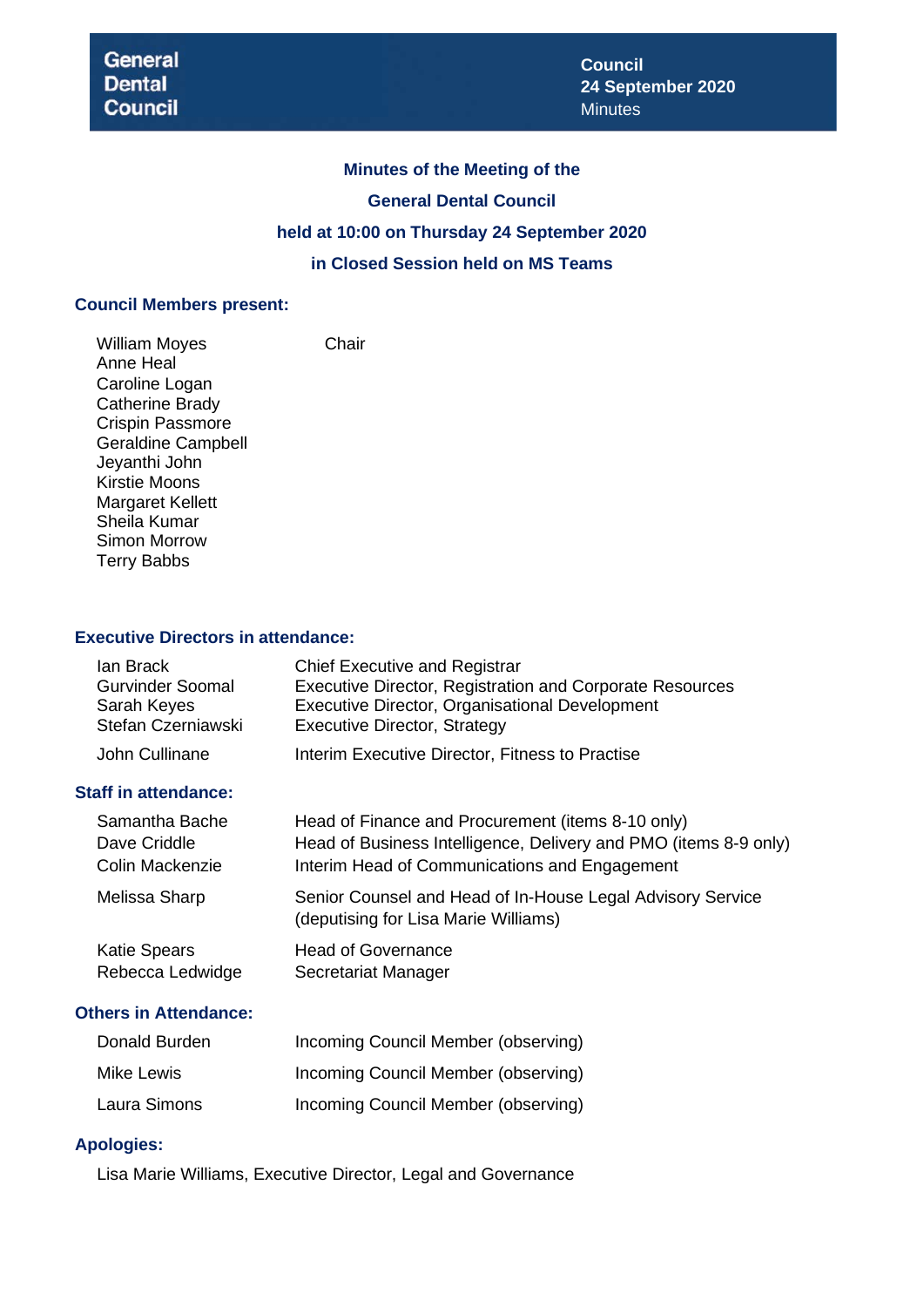#### **1. Welcome and apologies for absence**

- $1.1$ The Chair noted apologies from Lisa Marie Williams, Executive Director, Legal and Governance and welcomed Melissa Sharp, who was deputising for her.
- $1.2$ The Chair also welcomed the three incoming Council Members, who were observing this meeting as part of their induction to the Council and thanked the three members of the Council due to demit office on 30 September 2020 for their service during their time on the Council.

#### **2. Declaration of interests**

- $2.1$ In relation to the substantive agenda, on the CCP and Budget, Council Members declared an interest in the provision for Council Member fees and staff declared an interest in relation to the provision for staff pay and pensions.
- $2.2$ In relation to items considered via correspondence, all registrant members declared an interest in the item on payment of the annual retention fee by instalments. Anne Heal, Jeyanthi John and Terry Babbs declared an interest in respect of the paper on the reappointments process. This declaration was sufficient to manage the interest appropriately as no substantive decision was being taken on the reappointments themselves. All Council Members declared an interest in relation to the items on Council Member remuneration, Council Member appraisals and on Committee Appointments.

#### **3. Approval of Minutes of Previous Meeting**

- $3.1$ The Council **noted** that the full and abbreviated minutes of the closed meeting held on 30 July 2020 had been approved via correspondence.
- $3.2$ The Council **noted** that the abbreviated minutes of the closed meeting held on 30 July 2020 had been approved for publication by correspondence.

## **4. Matters Arising and Rolling Actions List**

 $4.1$ The Council **noted** the actions list and agreed that all items labelled 'suggest complete' should be marked as completed. The Council was content with the progress of the other live actions save for requesting that the Head of Governance and the Chair discuss timelines for certain identified actions.

#### **5. Decision Log**

- $5.1$ The Council **noted** that it had considered six papers via correspondence:
	- a. Review of the Delegations Framework the proposals from the paper had been noted.
	- b. Payment by Instalments Update the paper had been noted.
	- c. Reappointments Process the proposals in the paper had been approved.
	- d. Council Members Annual Appraisals Process the proposals in the paper had been approved.
	- e. Council Member Remuneration the proposals in the paper had been approved and there was to be no uplift to Council Member remuneration.
	- f. Committee Appointments the proposals in the paper had been approved. Accordingly, Donald Burden was appointed to the Finance and Performance Committee and the Chair's Strategy Group. Mike Lewis was appointed to the Finance and Performance Committee. Laura Simons was appointed to the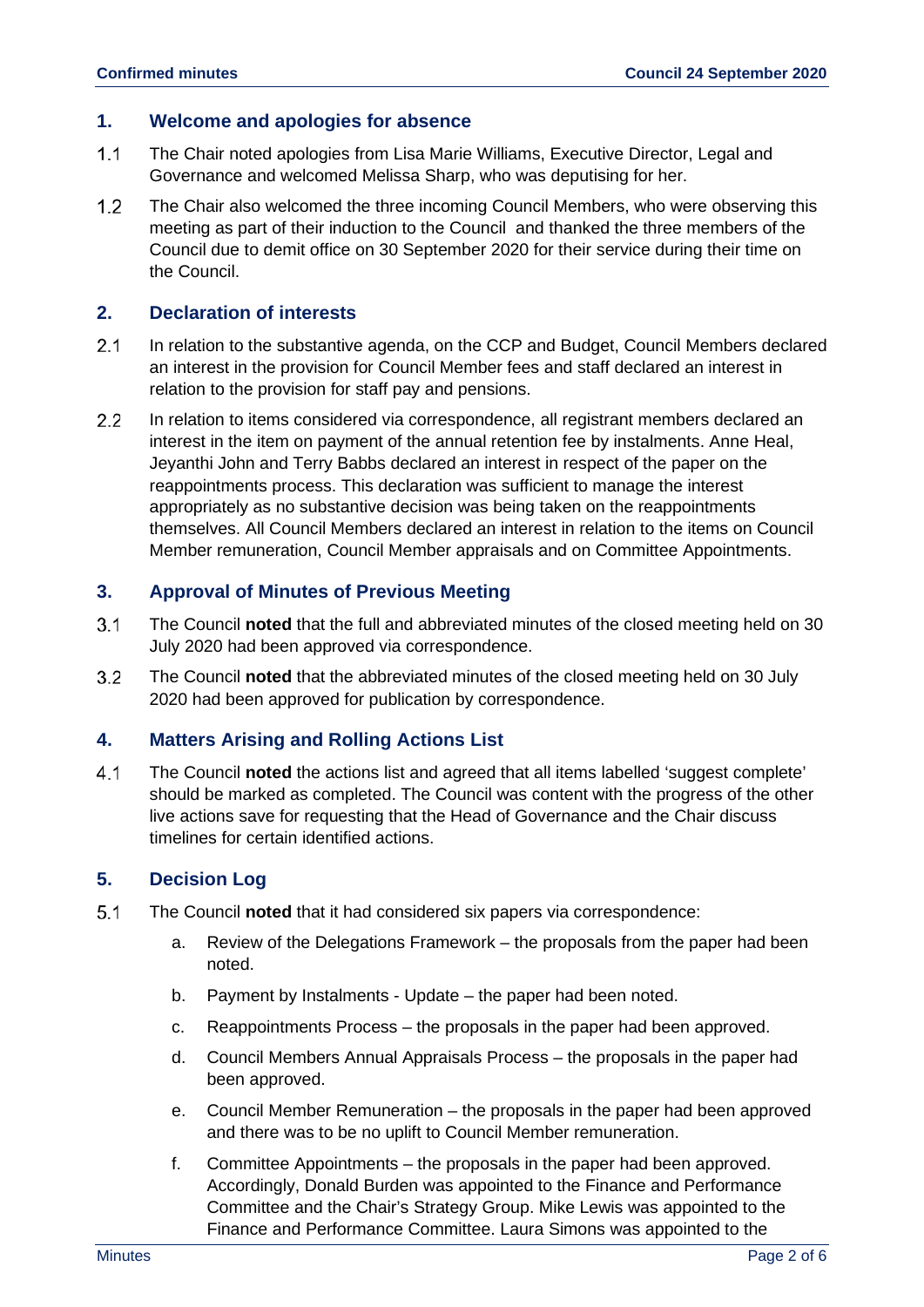Remuneration and Nomination Committee and Anne Heal was appointed to chair the Remuneration and Nomination Committee. No other changes were made to Committee membership and the terms of appointment were for two years (dependent on reappointment for those Members whose terms were due to expire before that point and a one year term for the Chair of Council and Catherine Brady, who were due to demit office in September 2021).

## **6. Chief Executive's Report**

- $6.1$ The Chief Executive provided the Council with an update on [the ongoing response of the organisation to Covid-19 and its estates, EU Exit, and a revised approach to assurance reporting. Additionally, the Council heard that the Registrar had taken a decision on 14 August to allow 'hybrid' hearings, which would be held part remotely and part in person, where appropriate. The default position remained that hearings would take place remotely, but this decision would enable either party to request that part of the hearing be held in person. Policy guidance had been developed to allow the panels to determine applications to hold hybrid hearings and this option maximised flexibility for the organisation, which was an essential aspect of its public protection role.
- $6.2$ The Council **noted** the update.

## **7. Update from Committee Chairs**

- $7.1$ The Chair of the Finance and Performance Committee (FPC) updated Council on the work of the FPC since the last Council meeting. The Committee had met on three occasions. It had considered the fourth, fifth and sixth iterations of the Costed Corporate Plan (CCP) and budget and, at its substantive meeting, had scrutinised financial and performance reports and the first view of how GDC performance and productivity had been impacted by the pandemic. A further extraordinary meeting of the FPC would be convened in the following week to finalise the budget scrutiny process.
- $7.2$ The Chair of the Remuneration and Nomination Committee (RemNom) updated Council on the work of RemNom since the last Council meeting. The Committee had met once and had considered the Council Member recruitment process, an update on the Associates project and had also considered Council accommodation, recommending that the Council did not renew the corporate membership to the Royal Society Medicine as, given the pandemic situation, it was difficult to be satisfied that it currently represented value for money. The Committee had also considered the EMT reward policies. Finally, the Committee had reviewed the EDI strategy – which would hereafter reside with the Council – and were heartened that this important work was due to be discussed at a Council workshop in October.
- $7.3$ The Chair updated Council on the work of the Chair's Strategy Group (CSG) since the last Council meeting. The Group had discussed the Corporate Strategy, the presentational approach of the GDC, the EDI Strategy, and the economics of the dental industry.
- $7.4$ The Council **noted** the updates.

*The Head of Finance and Procurement and the Head of Business Intelligence, Delivery and PMO joined the meeting.*

## **8. CCP 2021 - 2023 and Budget 2021 - Accounting Officer Advice**

 $8.1$ The Council heard this item out of turn to contextualise the later discussions on the CCP and budget.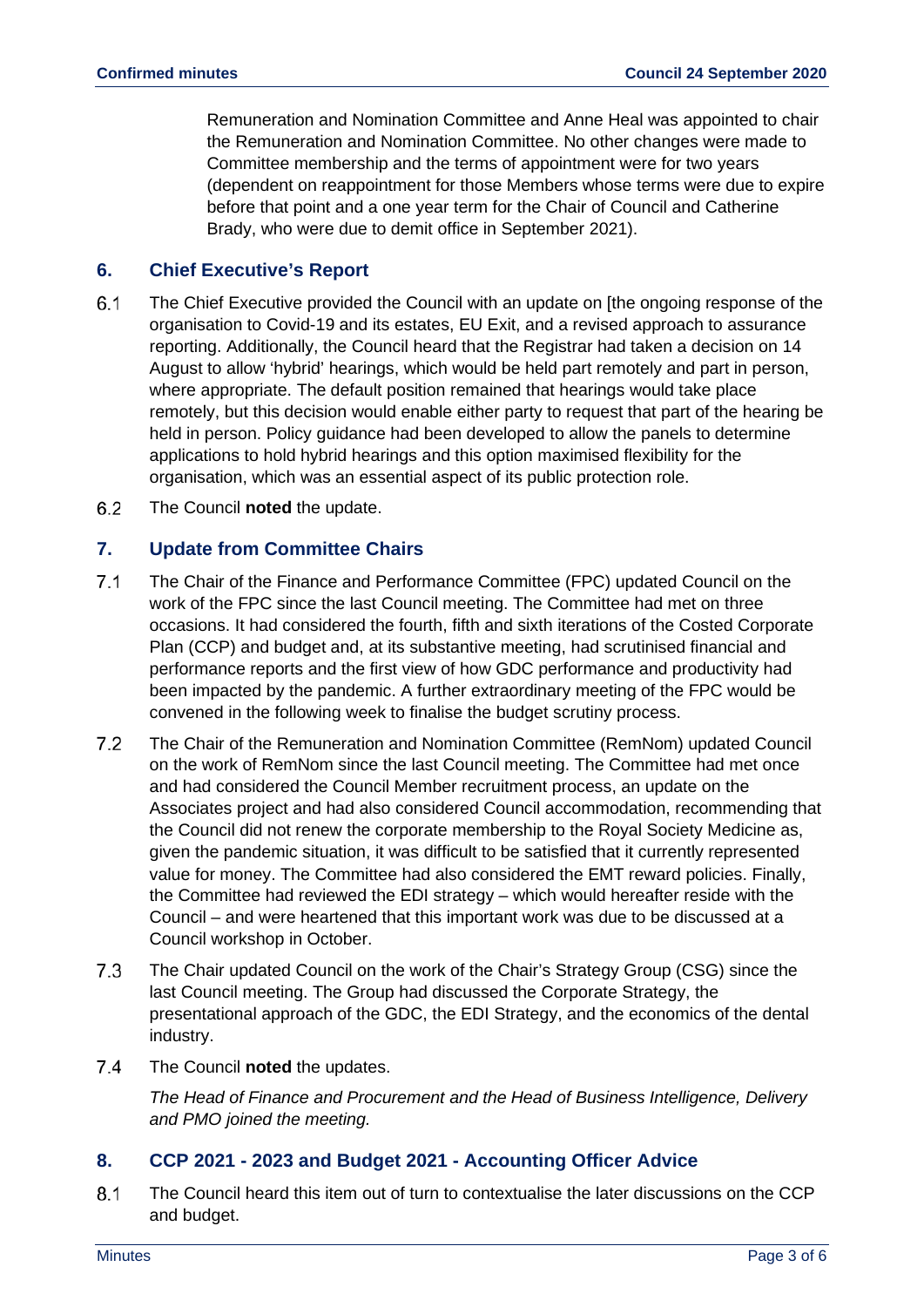- 8.2 The Chief Executive, as Accounting Officer, set out his advice to the Council.
- 8.3 The Council discussed the advice and noted that the Accounting Office (AO) advice represented the best judgement of the AO as to a prudent level of risk and safety for the organisation in the current climate. The Council noted that the FPC had carefully scrutinised the assumptions contained within the budget and CCP on behalf of the Council and the Committee had agreed with the proposed approach.
- 8.9 The Council **noted** the advice.

#### **9. Review of the Costed Corporate Plan 2021-2023 (CCP) and Budget 2021**

- $9.1$ The Executive Director, Registration and Corporate Resources introduced the paper and the process that had been followed to take the various iterations of this work through the scrutiny process with the FPC. A full costed budget envelope would come back to the Council in October for a decision.
- 9.2 The Council were impressed with the quality of the work of the team and thanked them for the considerable effort it had taken to produce it.
- 9.3 The Council queried the timeline for the work and noted that the usual method of formulating the CCP had been to set the Corporate Strategy first but there remained ongoing work on the Strategy that would not be ready at the point the CCP and budget needed to be approved by the Council. The Council were assured that the preliminary review work on the Strategy did not suggest that material changes were required, and this strategy review had been closely linked to the development of various iterations of the CCP. The Council also noted that the large cost centres of the organisation (Registration and FtP activities) were not discretionary so those areas of spend were likely to remain similar, even in the event of a changed strategic approach. The Council would discuss the Corporate Strategy at its October meeting in advance of any final decisions on the CCP and budget.
- 94 The Council discussed the approach it wished to take around the ARF. The Council recognised the position that many registrants faced, and noted the differing levels of hardship incurred by the different registrant groups, but was cognisant that the organisation's primary statutory function was to protect the public and, in order to do so, it was required to ensure that it remained a going concern which created significant obligations around financial management.
- 9.5 The Council noted that it had previously agreed that the appropriate process for the organisation to follow in business planning was for a Costed Corporate Plan to be developed, designed to deliver strategic aims, and that the budget position arose from this plan. The ARF level was a product of this planning work and should not be a target, even in the extraordinary times that were faced by the organisation. To deliver a sustained reduction in the ARF, without following this process, would mean that the organisation would be in breach of its agreed fees policy.
- 9.6 The Council noted that a departure from the fees policy might, in fact, adversely affect the DCP groups which had been the worst affected by the pandemic.
- 9.7 The Council **agreed** that it could not currently properly support any reduction in the ARF levels of either registrant group given the current climate of financial uncertainty and the need for the organisation to remain a going concern. The Council also agreed that consistency and stability with fees was important for registrants and that fluctuations were far from ideal.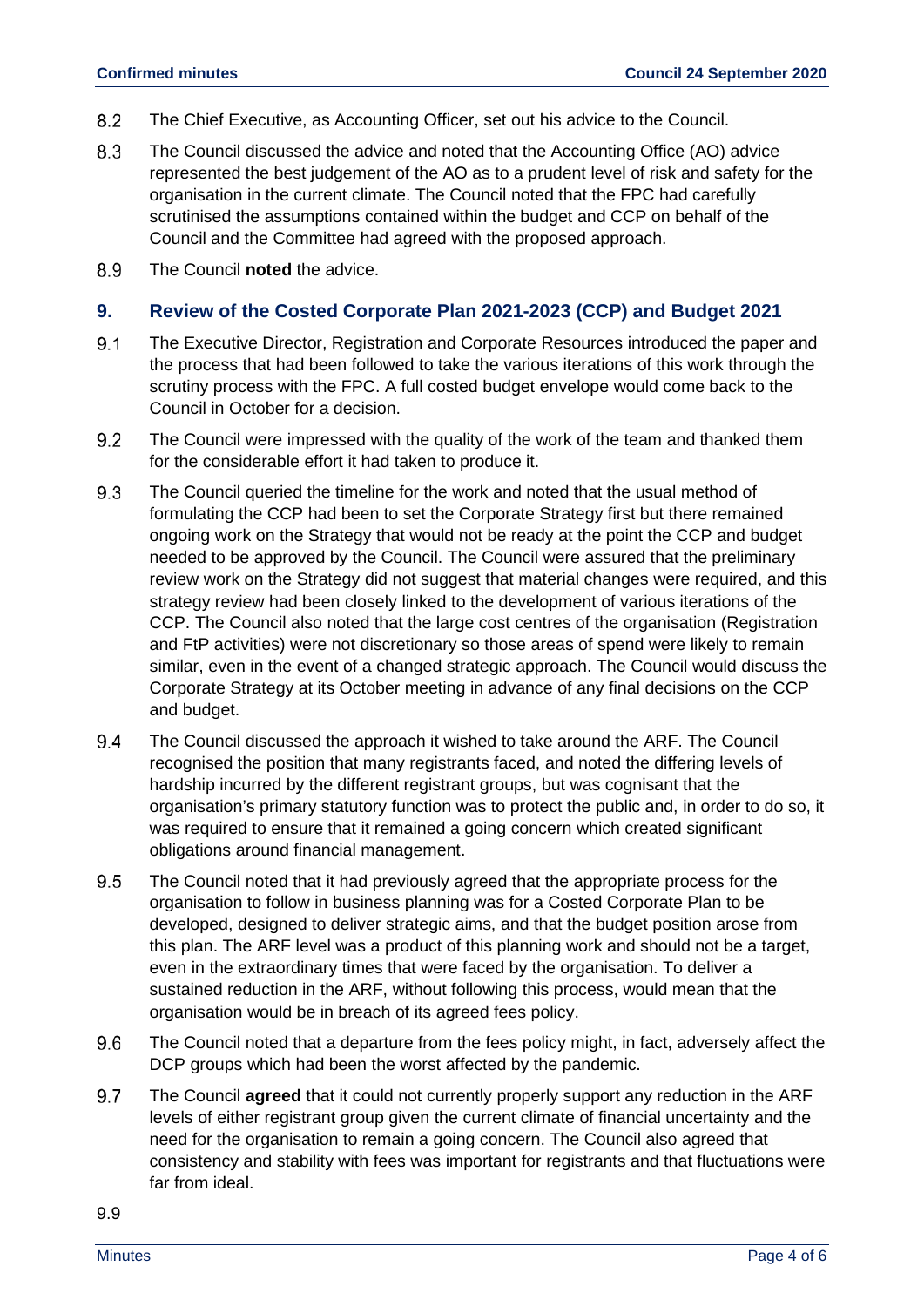- $9.10$ In relation to the project portfolio, the Council asked the team to revalidate the MOSCOW priorities for a final time as there did appear to be bunching of projects in early Q1 and potentially an over ambitious delivery timetable. Additionally, it was important that the changes to the overall project portfolio were assessed for any EDI impacts. It was recognised that the size of projects were not visible on the material as presented, which gave rise to concerns about the ability of some areas of the organisation to deliver what appeared to be an ambitious programme of work. The Council noted the assurance provided that the volume of projects listed did not necessarily represent their resource consumption and that a more helpful presentation would be considered to reflect this more clearly. The Council noted that the FPC had scrutinised the portfolio with care and that the delivery against the CCP would be regularly reviewed by the Committee.
- 9.11 The Council also noted that if the risk assumptions did not materialise then it was important that the organisation was able to 'switch on' projects as planned. The Council would take any final decisions on the programme of work in October.
- $9.12$ The Council **noted** the significant work that had gone into the planning and budgeting process and that it expected to approve a similar iteration of the work in October.

# **10. Contingency Management Framework and Reserves Policy**

- $10.1$ The Executive Director, Registration and Corporate Resources introduced the paper with the Head of Finance and Procurement. A more flexible and modular approach had been taken in the policy to ensure that the organisation could react appropriately to the high level of uncertainty around risk in the current climate.
- The Council heard that the organisation also needed to be prepared for unknown risks materialising and had the obligation to remain a going concern.
- $10.3$ It was of great importance to ensure that the financial obligations of the organisation were communicated clearly to an external audience. The FPC would continue to challenge the Executive if it appeared that a level of reserves was accruing that was outside the framework of the policy. Controls were in place to ensure that this did not happen and project work that had been paused could be reactivated to ensure that the reserves were managed appropriately. Decisions about this would need to be taken in an agile way to ensure that the spend could be managed in year.
- $10.4$ The Council noted that the fact that the organisation was regularly reviewing financial risk and the scope for bringing work back into the programme, particularly in areas where the public and professions were keen for change, could be usefully conveyed in the policy document. This should accompany communications work to ensure a better understanding of the organisation's obligations to the public to ensure that it could continue to remain a going concern and regulate effectively.
- 10.5 The Council **noted** the Contingency Management Framework and the Reserves policy and that, subject to the proposed amendments, it was content with the direction of travel for decision in October.

## **11. Communications Principles – CCP & Budget 2021-2023 and ARF Levels**

- $11.1$ The Executive Director, Strategy and Interim Head of Communications and Engagement presented the paper and outlined the communications approach around the forthcoming decisions on the CCP, Budget and ARF levels.
- $11.2$ The Council emphasised that making the information available in a clear and transparent way was vital and the work should include external messaging around the reserves policy approach that was digestible.